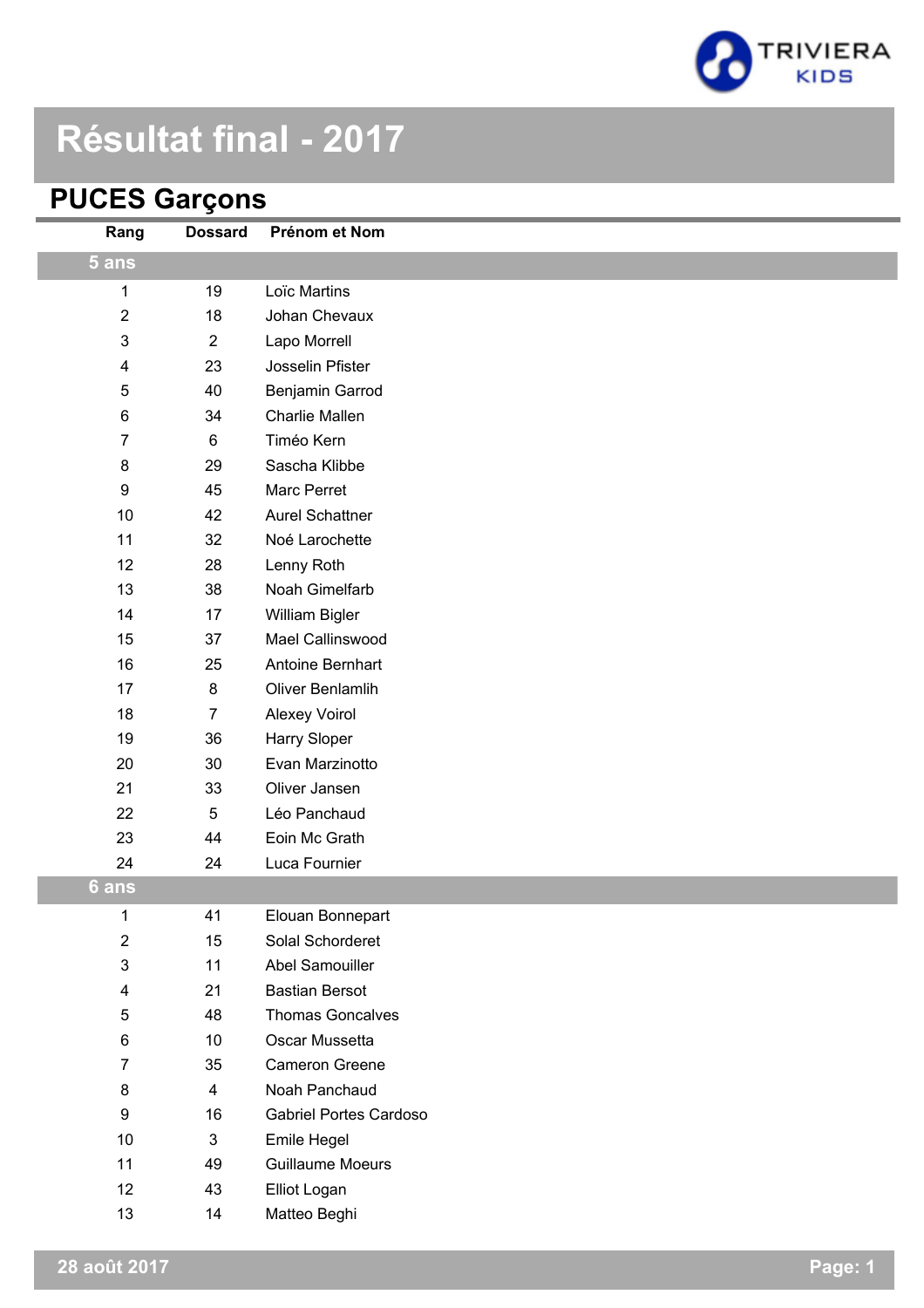## **PUCES Garçons**

| Rang | <b>Dossard</b> | Prénom et Nom         |
|------|----------------|-----------------------|
| 14   |                | Paul Tieche           |
| 15   | 550            | Benjamin Florenthaz   |
| 16   | 46             | Clément Adatte        |
| 17   | 22             | Maxime Vallotton      |
| 18   | 9              | David Ramboux         |
| 19   | 31             | <b>Elliot Skeels</b>  |
| 20   | 50             | Parker Denzler        |
| 21   | 27             | <b>Finlay Fessler</b> |
| 22   | 47             | Tom Winkel            |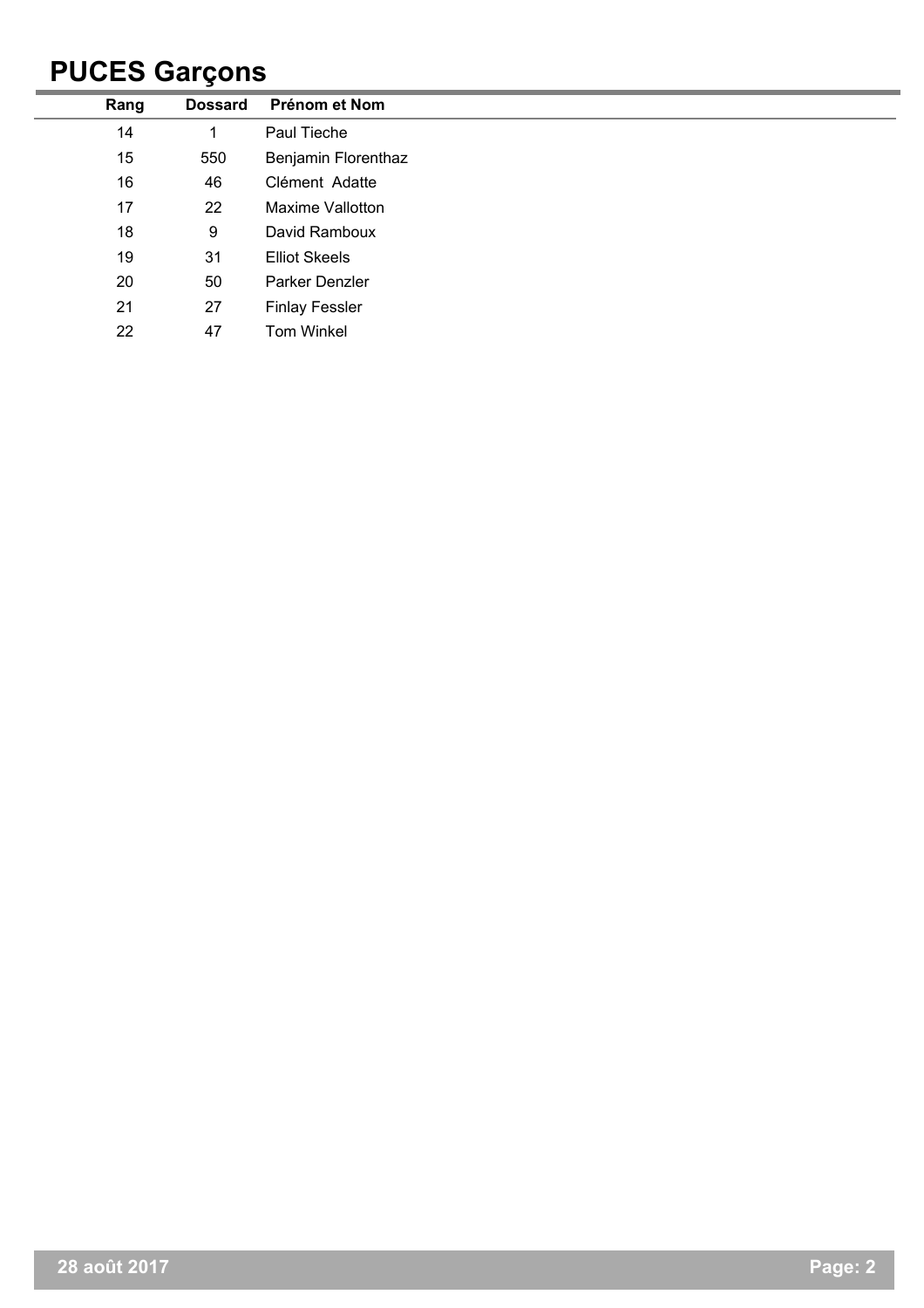## **PUCES Filles**

| Rang                    | <b>Dossard</b> | Prénom et Nom         |
|-------------------------|----------------|-----------------------|
| 5 ans                   |                |                       |
| 1                       | 55             | Emma Crespo           |
| $\overline{2}$          | 61             | Axelle Kratzer        |
| $\mathfrak{B}$          | 74             | Noélie Gusse          |
| $\overline{\mathbf{4}}$ | 58             | Mellie Yerly          |
| $\sqrt{5}$              | 79             | Clemence Jachiet      |
| $\,6$                   | 53             | Mélissa Panchaud      |
| 7                       | 56             | Soraiya Hussain       |
| $\bf 8$                 | 75             | Mathilde Rocher       |
| $\boldsymbol{9}$        | 63             | Léa Volpert           |
| 6 ans                   |                |                       |
| $\mathbf{1}$            | 59             | Alicia Berthet        |
| 2                       | 66             | Oriane Schmutz        |
| $\mathsf 3$             | 54             | Stella Ramu           |
| $\overline{\mathbf{4}}$ | 77             | Azélie Salaun         |
| $\sqrt{5}$              | 65             | Kaelia Grieder        |
| $\,6$                   | 82             | Millie Coulson        |
| $\overline{7}$          | 71             | Alice Robert-nicoud   |
| $\bf 8$                 | 57             | Julie Mazzadi         |
| 9                       | 60             | Marine Vallet         |
| 10                      | 78             | Francesca Mclaughlin  |
| 11                      | 51             | Sarah Lehmann         |
| 12                      | 69             | Solana Miedema        |
| 13                      | 80             | Chloé Ney             |
| 14                      | 76             | Lily Jane Wider       |
| 15                      | 73             | Manon Allaz           |
| 16                      | 68             | Julie Pousaz          |
| 17                      | 52             | Freya Morrell         |
| 18                      | 81             | Elodie Cuany          |
| 19                      | 72             | Victoria De La Fuente |
| 20                      | 67             | <b>Emily Skeels</b>   |
| 21                      | 64             | Flavie Hegel          |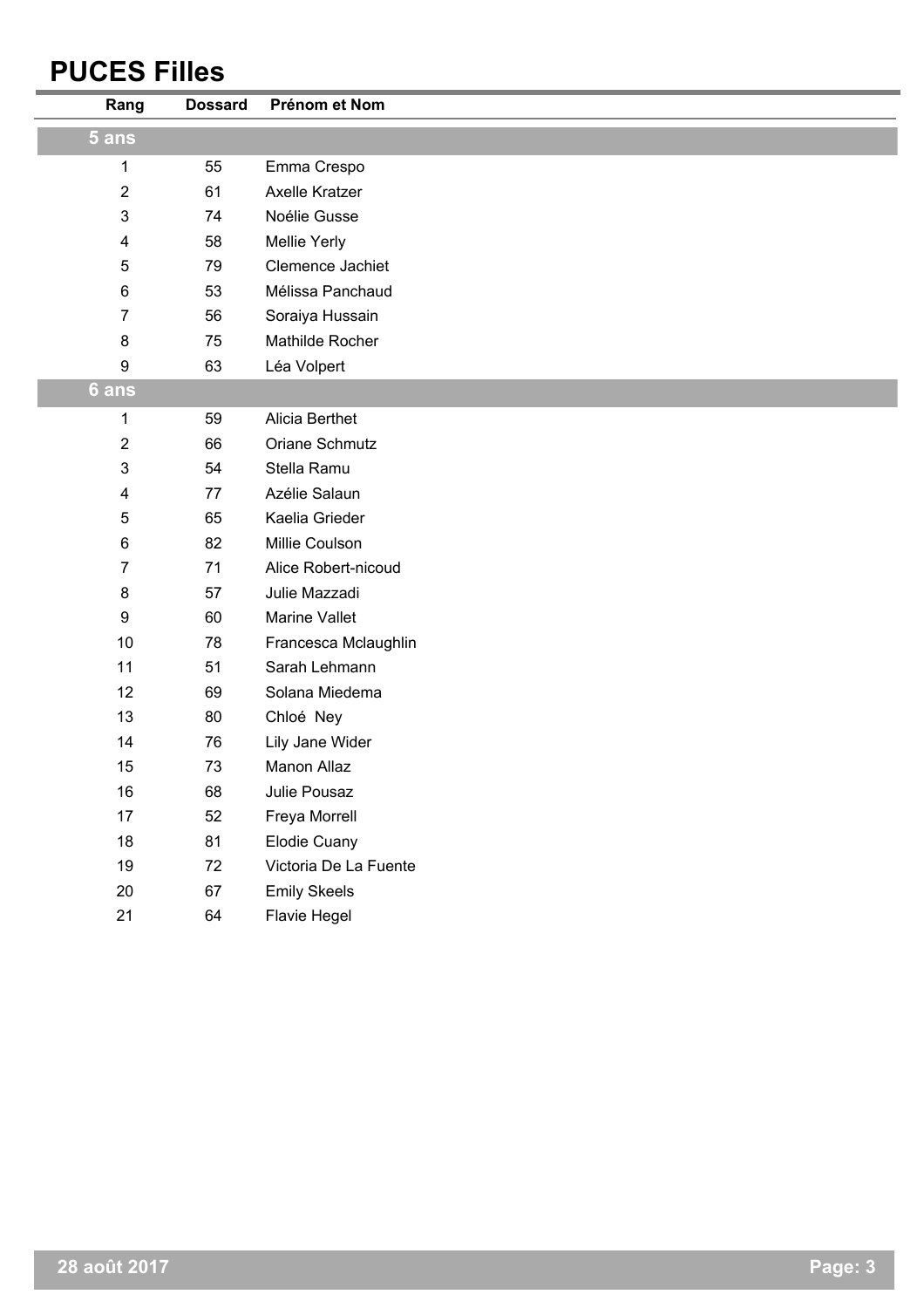### **MOUSTIQUES Garçons**

i.

| Rang                    | <b>Dossard</b> | Prénom et Nom         |
|-------------------------|----------------|-----------------------|
| 7 ans                   |                |                       |
| 1                       | 124            | Levi Wunderlin        |
| $\sqrt{2}$              | 110            | Gian Tenisch          |
| 3                       | 126            | Hugo Mariethoz        |
| $\overline{\mathbf{4}}$ | 102            | Cyril Ramu            |
| 5                       | 115            | Kylian Sandoz         |
| $\,6$                   | 123            | Louis Jachiet         |
| $\overline{7}$          | 119            | <b>Eliott Haspel</b>  |
| $\bf 8$                 | 106            | Espen Foley           |
| $\boldsymbol{9}$        | 121            | Harri Jones           |
| 10                      | 108            | Leo Lynch             |
| 11                      | 111            | Aidan Wick            |
| 12                      | 127            | Samuel Goncalves      |
| 13                      | 128            | Jeremy Paccaud        |
| 14                      | 120            | Luca Gimelfarb        |
| 15                      | 113            | Sacha Kokorus         |
| 16                      | 101            | Daniel Goodenough     |
| 17                      | 104            | Kilian Manciana       |
| 18                      | 118            | Antoine Guillemin     |
| 19                      | 122            | Nelson Chappuis       |
| 20                      | 103            | Sheikh Hussain        |
| 21                      | 112            | Nolan Roth            |
| 22                      | 114            | Maël Foucart          |
| 23                      | 116            | <b>Gabriel Verite</b> |
| 24                      | 125            | <b>Sidney Syres</b>   |
|                         |                |                       |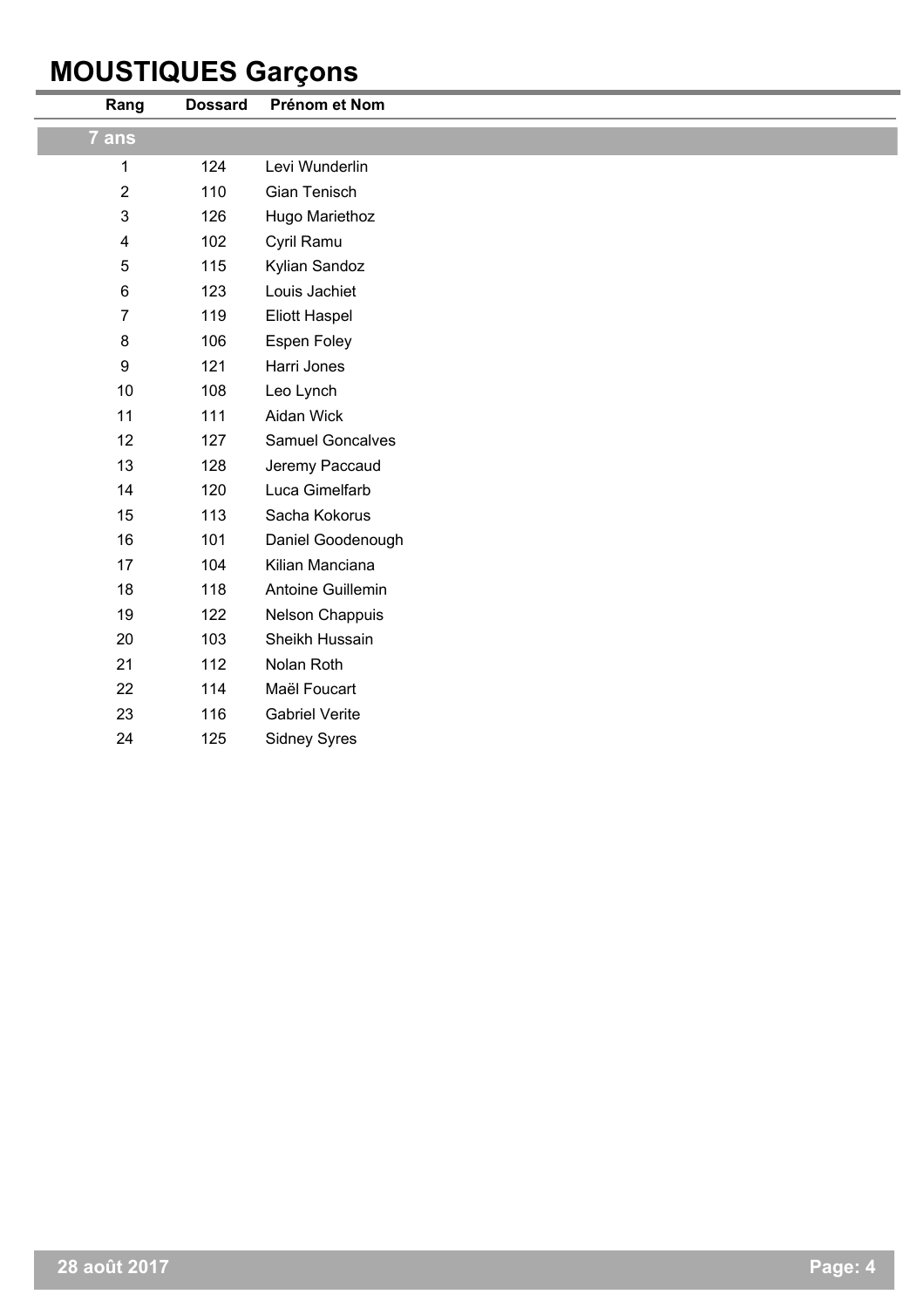## **MOUSTIQUES Filles**

L.

| Rang                    | <b>Dossard</b> | Prénom et Nom      |
|-------------------------|----------------|--------------------|
| 7 ans                   |                |                    |
| 1                       | 154            | Mélyne Raoux       |
| $\overline{2}$          | 109            | Camille Cambresy   |
| $\mathbf{3}$            | 166            | Clémence Dubois    |
| $\overline{\mathbf{4}}$ | 153            | Victoria Carron    |
| 5                       | 160            | Nikita Meraldi     |
| $\,6$                   | 167            | Emilia Popea       |
| 7                       | 162            | Leann Meneur       |
| $\bf 8$                 | 151            | Alice Boden        |
| $\boldsymbol{9}$        | 163            | Mathilde Bernhart  |
| 10                      | 164            | Valentine Vouilloz |
| 11                      | 156            | Carys Pritchard    |
| 12                      | 161            | Zoe Allen          |
| 13                      | 158            | Samantha Powell    |
| 14                      | 165            | Nina Rossini       |
| 15                      | 159            | Chloé Dubresson    |
| 16                      | 168            | Angelique Perret   |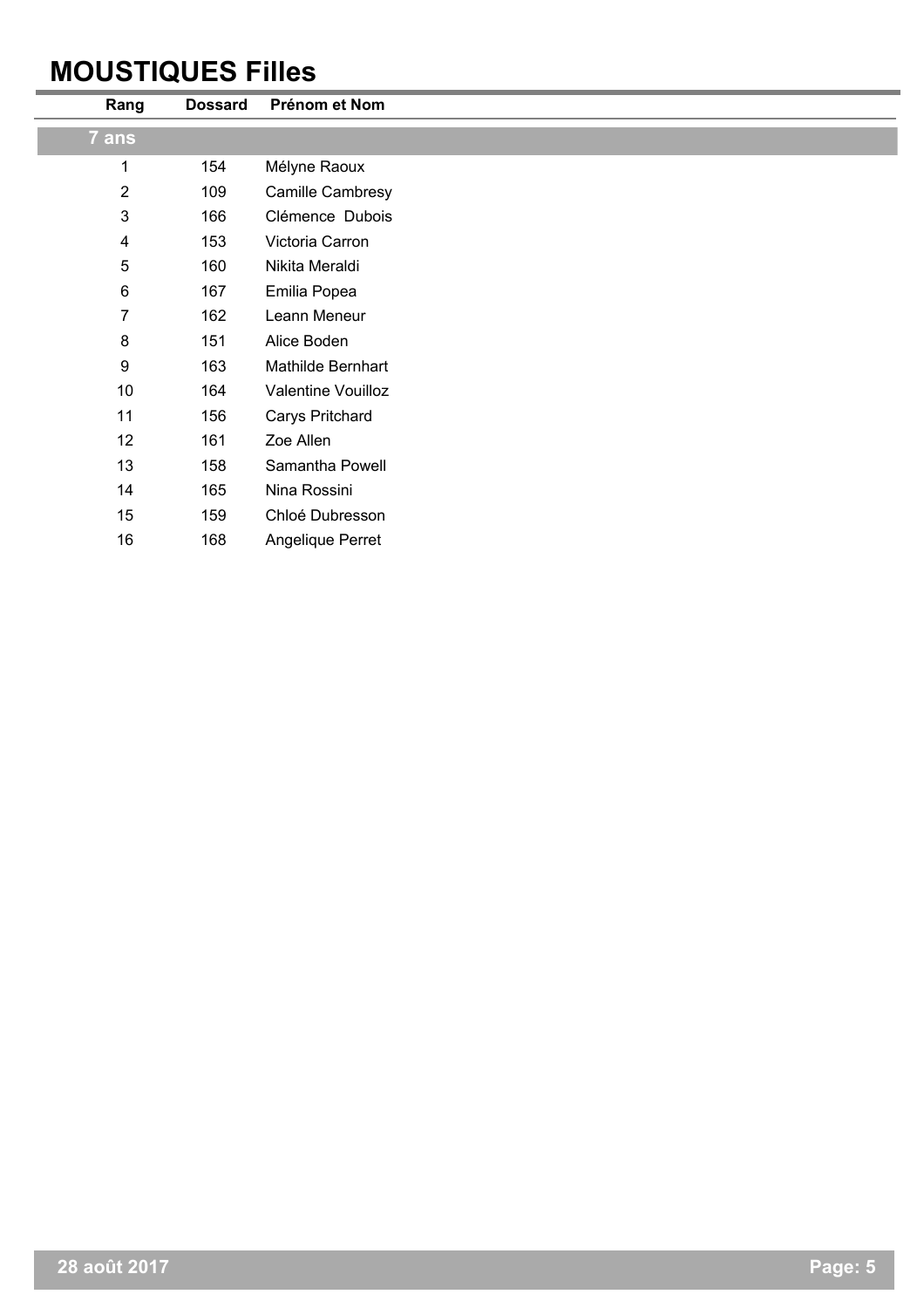# **FOURMIS Garçons**

| Rang                      | <b>Dossard</b> | Prénom et Nom         |
|---------------------------|----------------|-----------------------|
| 8 ans                     |                |                       |
| 1                         | 223            | <b>Corantin Lovis</b> |
| $\boldsymbol{2}$          | 219            | Joakim Rabunal        |
| $\ensuremath{\mathsf{3}}$ | 234            | Hugo Flight           |
| $\overline{\mathbf{4}}$   | 211            | Hippolyte Samouiller  |
| 5                         | 228            | Dany Schütz           |
| 6                         | 222            | <b>Timon Rignall</b>  |
| $\overline{7}$            | 207            | Hugo Ruiz             |
| 8                         | 203            | Loïc Fallot           |
| 9                         | 241            | <b>Finley Russell</b> |
| 10                        | 283            | Leonardo Casciana     |
| 11                        | 229            | Alec Klibbe           |
| 12                        | 227            | Nikita Dmitrevski     |
| 13                        | 209            | Ilan Berthet          |
| 14                        | 202            | Andrew Kirkman        |
| 15                        | 205            | Evan Benlamlih        |
| 16                        | 218            | <b>Timeo Amstutz</b>  |
| 17                        | 231            | Roman Delaloye        |
| 18                        | 291            | Timothe Logan         |
| 19                        | 210            | Oscar Maradan         |
| 20                        | 249            | Riwan Barbey-fave     |
| 21                        | 232            | Patek Jansen          |
| 22                        | 221            | Loric Pfister         |
| 23                        | 235            | Jack Mallen           |
| 24                        | 292            | Thomas Mc Grath       |
| 25                        | 244            | <b>Emilien Allaz</b>  |
| 26                        | 217            | Alasdair Jones        |
| 27                        | 240            | Elio Palmieri         |
| 28                        | 213            | Leonard Nahum         |
| 29                        | 250            | Valentin Gendroz      |
| 30                        | 216            | Joan Cros             |
| 9 ans                     |                |                       |
| $\mathbf{1}$              | 225            | Noam Mehmetaj         |
| $\overline{c}$            | 294            | Theotime Popea        |
| $\mathsf 3$               | 206            | Hugo Mazzadi          |
| 4                         | 201            | Dylan Poletti         |
| 5                         | 214            | Hugo Romanens         |
| 6                         | 230            | Marwan Cohen          |
| $\overline{7}$            | 247            | <b>Marius Fourets</b> |
| 8                         | 245            | Simon Rossini         |
| 9                         | 248            | <b>Bastian Wieser</b> |
| 10                        | 233            | Oscar Flight          |
| 11                        | 220            | Jesper Pritchard      |
| 12                        | 242            | Aurélien Gallusser    |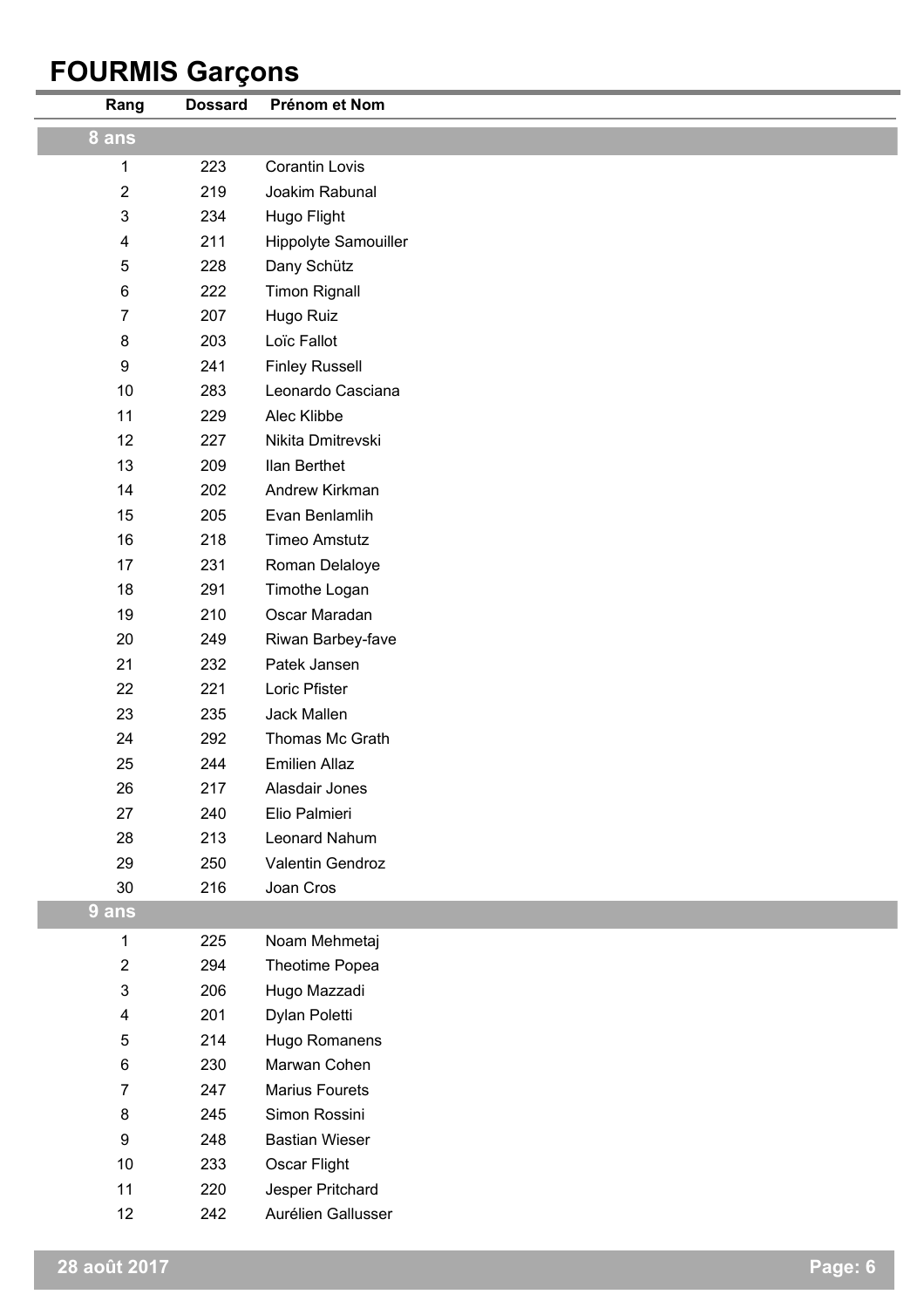## **FOURMIS Garçons**

| Rang | <b>Dossard</b> | Prénom et Nom        |
|------|----------------|----------------------|
| 13   | 237            | Alex Serreau         |
| 14   | 238            | Benjamin Johnson     |
| 15   | 236            | Jason Aké            |
| 16   | 239            | Marc Gimelfarb       |
| 17   | 212            | Marc Bigler          |
| 18   | 243            | Louis Schattner      |
| 19   | 204            | <b>Maxime Voirol</b> |
| 20   | 224            | Daniel Fessler       |
| 21   | 226            | <b>Connor Wick</b>   |
| 22   | 208            | Simon Ramboux        |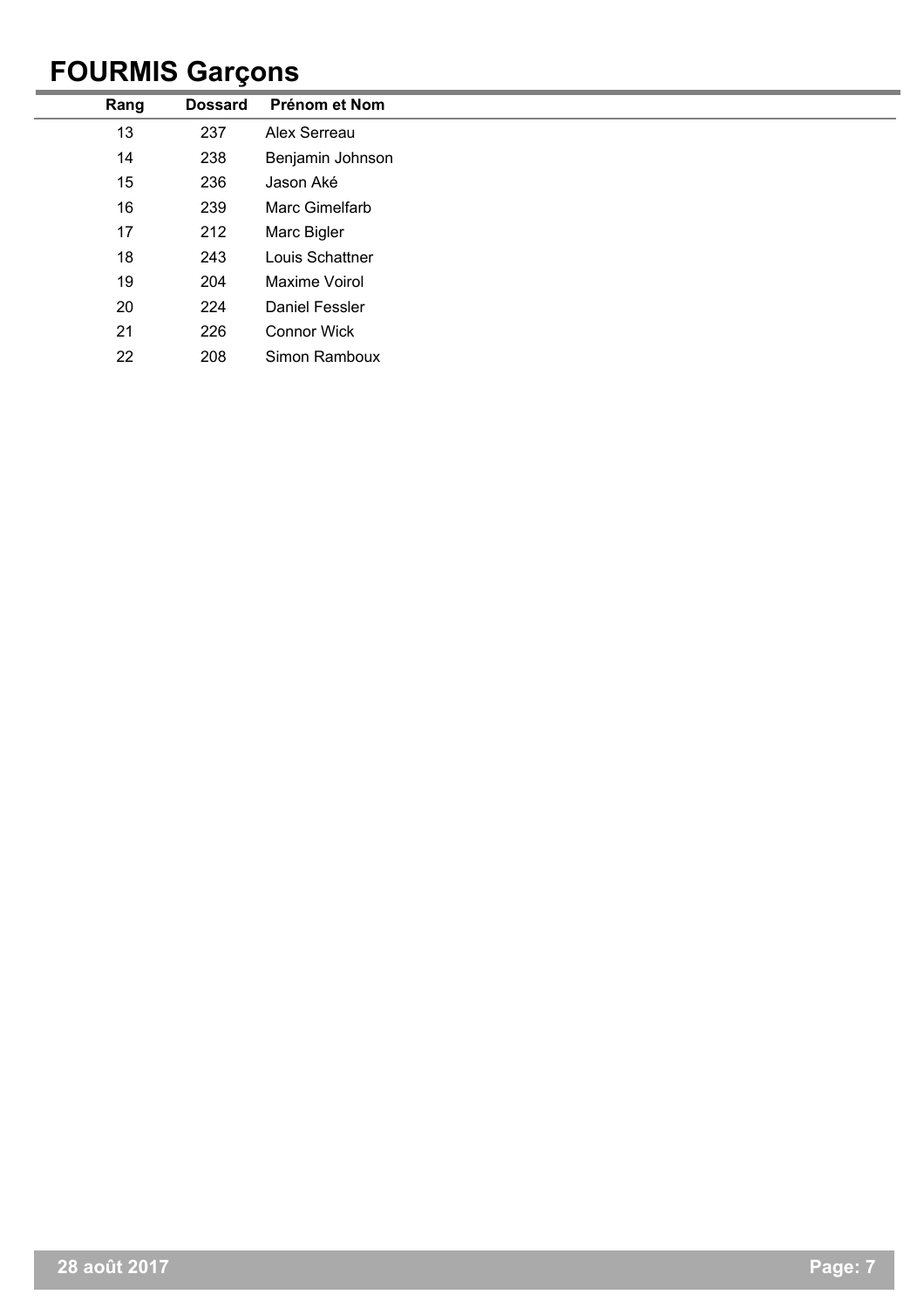## **FOURMIS Filles**

| Rang             | <b>Dossard</b> | Prénom et Nom              |
|------------------|----------------|----------------------------|
| 8 ans            |                |                            |
| 1                | 251            | Mathilde Currat            |
| $\boldsymbol{2}$ | 253            | <b>Charline Marrello</b>   |
| $\mathfrak{B}$   | 261            | Lucie Genillard            |
| 4                | 255            | Pauline Voirol             |
| 5                | 285            | Jeanne Gremeaux            |
| 6                | 257            | Emma Yerly                 |
| $\overline{7}$   | 280            | Elise Fröhlich             |
| 8                | 296            | Elisa Maheo                |
| 9                | 282            | Joy-emily Käser            |
| 10               | 268            | Alisha Beglinger           |
| 11               | 293            | <b>Tess Brandy</b>         |
| 12               | 276            | Ana Blanco Viratelle       |
| 13               | 281            | Celia Grütter              |
| 14               | 275            | Timea Van Landuyt          |
| 15               | 259            | Anaïa Dumoulin             |
| 16               | 289            | Sophie Mezzavilla Ruthsatz |
| 17               | 269            | Julie Morchetti            |
| 18               | 273            | Mathilde Duval             |
| 19               | 264            | Ruby Bianchi               |
| 20               | 260            | Ines Roman                 |
| 21               | 284            | Lucie-rose Wider           |
| 22               | 279            | Anaëlle Distel             |
| 23               | 295            | Mathilde Winckler          |
| 24               | 256            | <b>Megan Hankins</b>       |
| 25               | 297            | Maggie Miedema             |
| 9 ans            |                |                            |
| 1                | 254            | Anouk Danna                |
| $\boldsymbol{2}$ | 266            | Marine Nicolas             |
| $\mathbf{3}$     | 267            | Amélie Mansfield           |
| 4                | 258            | Alizée Guegi               |
| 5                | 265            | Kiara Rölli                |
| 6                | 288            | Manon Irrausch             |
| $\overline{7}$   | 272            | Svea Lain                  |
| 8                | 277            | Nila Robert-nicoud         |
| 9                | 252            | <b>Isaline Wist</b>        |
| 10               | 270            | Zoé Devaud                 |
| 11               | 290            | Daphné Barani              |
| 12               | 271            | Eleanor Botterill          |
| 13               | 286            | Yasmina Cretegny           |
| 14               | 278            | Louise Constantin          |
| 15               | 298            | Amélie Merlet              |
| 16               | 274            | <b>Gypsy Verite</b>        |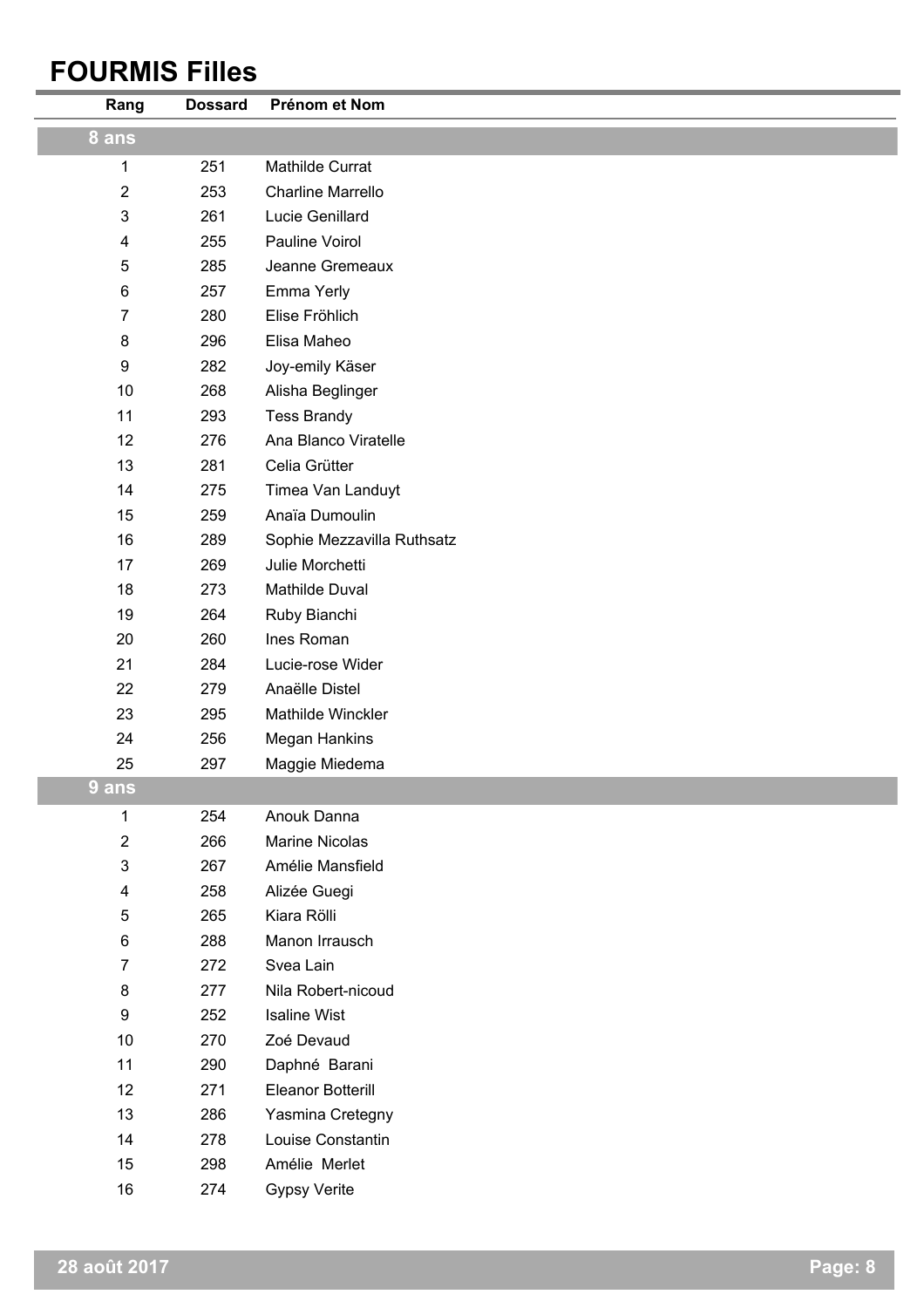# **GRILLONS Garçons**

| Rang             | <b>Dossard</b> | Prénom et Nom            |
|------------------|----------------|--------------------------|
| $10$ ans         |                |                          |
| 1                | 307            | Emrys Oberholzer         |
| $\sqrt{2}$       | 313            | <b>Florian Bersot</b>    |
| 3                | 340            | Maxim Wunderlin          |
| 4                | 332            | Thomas Beti              |
| 5                | 325            | Anton Dmitrevski         |
| 6                | 301            | John Kirkman             |
| $\overline{7}$   | 310            | Etienne Meyer            |
| $\bf 8$          | 308            | <b>Arthur Mussetta</b>   |
| $\boldsymbol{9}$ | 323            | Nathan Cambresy          |
| 10               | 330            | Yoan Van Landuyt         |
| 11               | 316            | Cameron Jones            |
| 12               | 319            | Thibault Taha            |
| 13               | 337            | <b>Basile Rossini</b>    |
| 14               | 306            | Theo Clausen             |
| 15               | 309            | Evan Coluccia            |
| 16               | 333            | Lucien Fröhlich          |
| 17               | 317            | Guillaume Carron         |
| 18               | 245            | Paulik Tolstykh          |
| 19               | 336            | Alexis Salaun            |
| 20               | 425            | <b>Mathias Goncalves</b> |
| 21               | 329            | William Botterill        |
| 22               | 303            | Loic Danna               |
| 23               | 328            | Mathis Erdmann           |
| 24               | 341            | <b>Arthur Winckler</b>   |
| 25               | 331            | Cédric Borda             |
| 26               | 314            | Jordi Cros               |
| 27               | 311            | Joaquim Portes Cardoso   |
| 28               | 321            | Nicola Vial              |
| 29               | 343            | Odhran Kolnik-lynch      |
| $11$ ans         |                |                          |
| 1                | 315            | Elias Leimer             |
| $\boldsymbol{2}$ | 312            | Néhémie Dumoulin         |
| $\mathsf 3$      | 302            | Oscar Marrello           |
| 4                | 304            | <b>Tim Girardet</b>      |
| 5                | 320            | Oliver Wood              |
| 6                | 305            | Mathéo Moschetti-grelin  |
| $\overline{7}$   | 327            | Julian Andereggen        |
| 8                | 318            | Julien Genillard         |
| $\boldsymbol{9}$ | 344            | Malo Barbey-fave         |
| 10               | 338            | Max Barani               |
| 11               | 339            | Kyan Souquet             |
| 12               | 324            | Arthur Gonseth           |
| 13               | 335            | Martin Gremeaux          |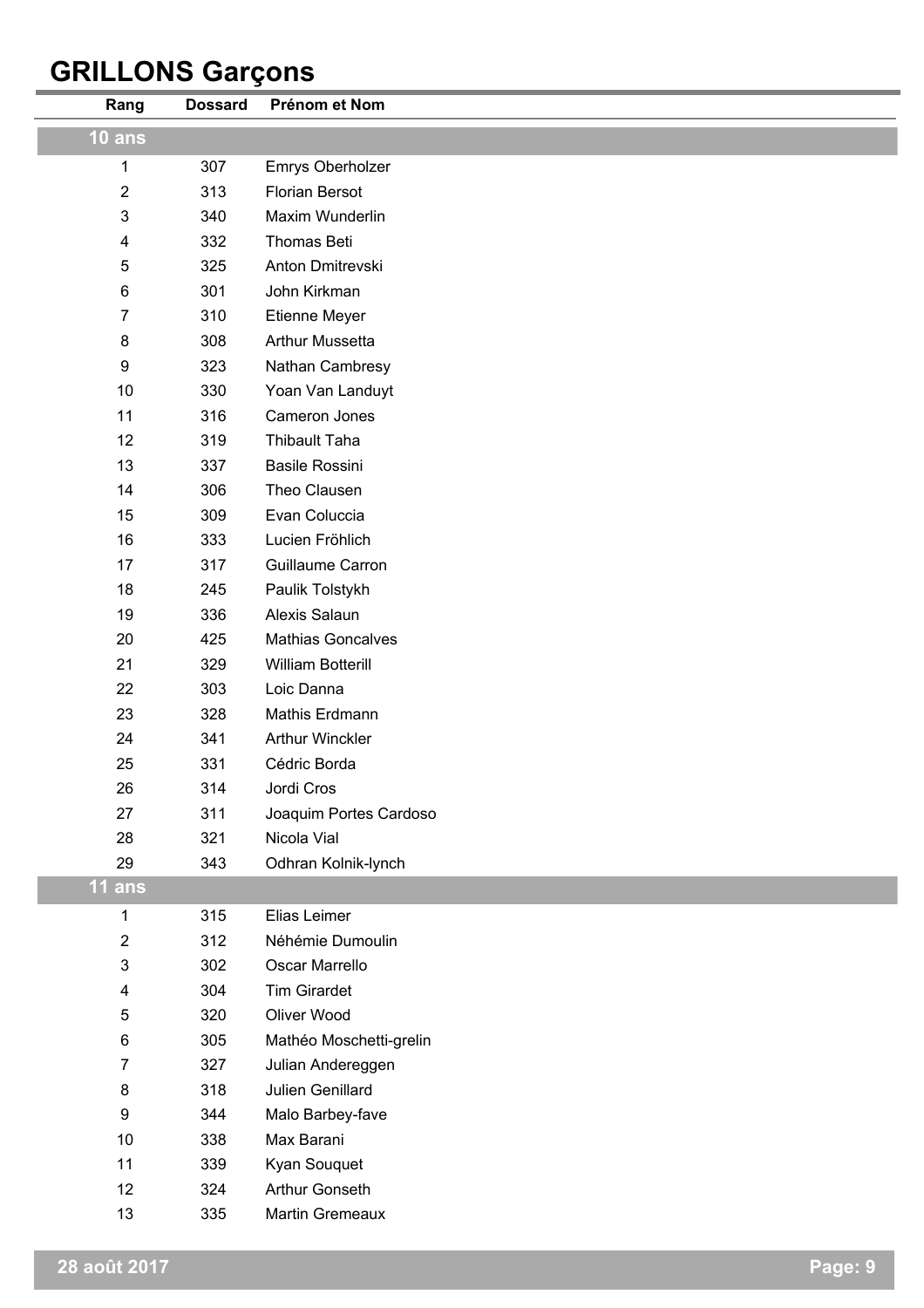# **GRILLONS Garçons**

Ē.

|      |     | ـ                     |
|------|-----|-----------------------|
| Rang |     | Dossard Prénom et Nom |
|      | 322 | Luca Bianchi          |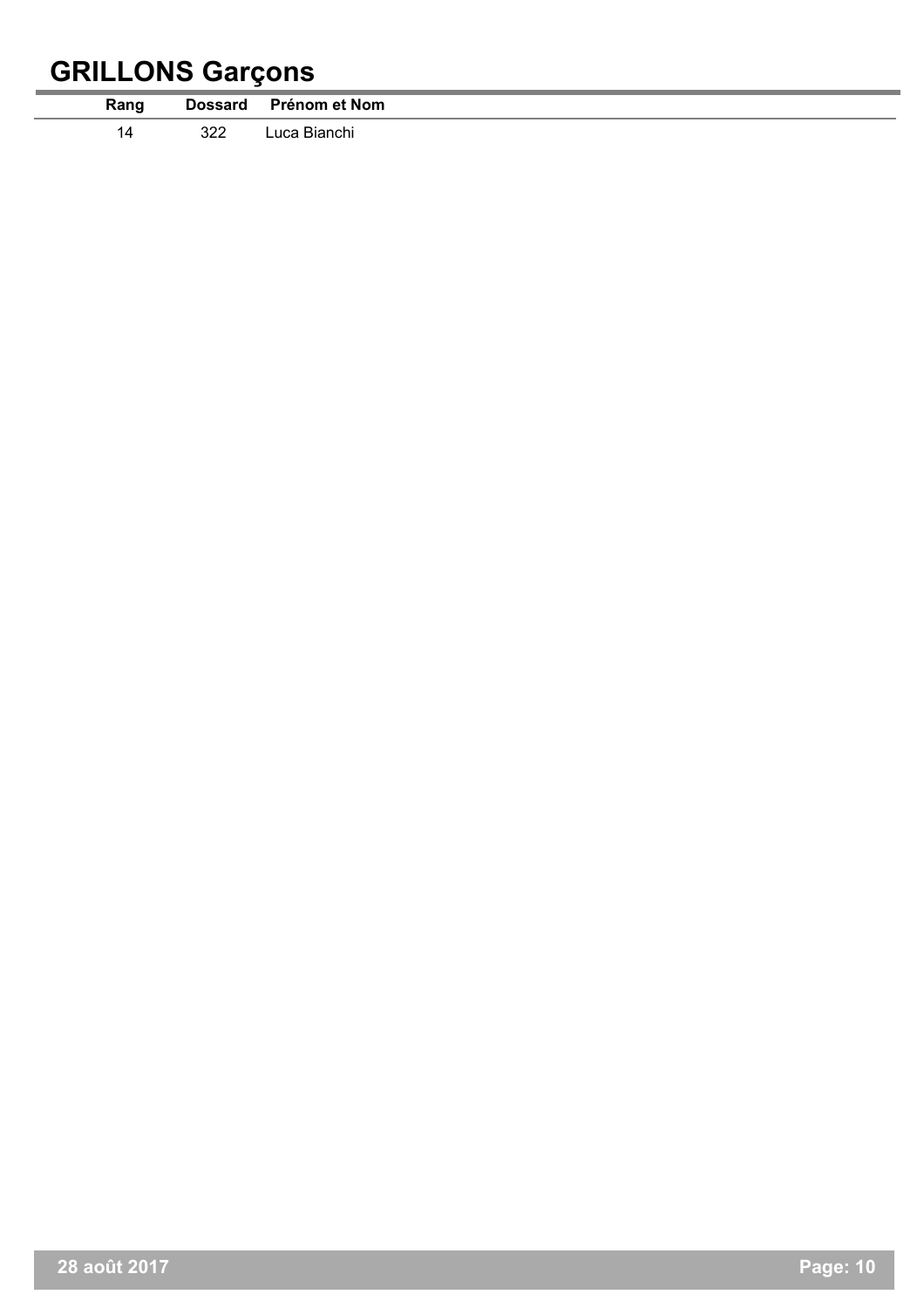## **GRILLONS Filles**

j.

| Rang             | <b>Dossard</b> | Prénom et Nom              |
|------------------|----------------|----------------------------|
| $10$ ans         |                |                            |
| 1                | 355            | Aliyah Abetel              |
| $\overline{2}$   | 367            | Citlalli Lopezmalo         |
| 3                | 362            | Marie Romanens             |
| 4                | 373            | <b>Maeva Descoeudres</b>   |
| 5                | 358            | Elia Ruiz                  |
| 6                | 380            | Mila Blanchard             |
| 7                | 381            | Megan Jones                |
| 8                | 376            | Jael Beglinger             |
| 9                | 366            | Zoéline Pfister            |
| 10               | 363            | Annabel Lynch              |
| 11               | 368            | Anaé Baume                 |
| 12               | 389            | Amélie Stafford            |
| 13               | 369            | Kiera Mcathur              |
| 14               | 387            | Alice Gremeaux             |
| 15               | 364            | Eva Roman                  |
| 16               | 379            | Julie Cruchet              |
| 17               | 378            | Charlotte Van Wesel        |
| 18               | 386            | Livia Casciana             |
| <b>11 ans</b>    |                |                            |
| 1                | 357            | Amélie Gorka               |
| $\boldsymbol{2}$ | 352            | <b>Elise Currat</b>        |
| 3                | 375            | Alessandra Mansfield       |
| 4                | 371            | Laurine Nicolas            |
| 5                | 372            | Emma Descoeudres           |
| 6                | 359            | Léna Schenk                |
| 7                | 384            | Angélique Dubois           |
| 8                | 382            | Eléa Mehmetaj              |
| 9                | 390            | Maya Martin                |
| $10$             | 473            | Lydia Dale                 |
| 11               | 360            | Manon Meyer                |
| 12               | 383            | Lynn Käser                 |
| 13               | 374            | Orlane Portier             |
| 14               | 377            | Alyssia Devaud             |
| 15               | 370            | Katherine Powell           |
| 16               | 391            | Clémence Chauvet           |
| 17               | 385            | Leonie Palmieri            |
| 18               | 388            | <b>Berenice Constantin</b> |
| 19               | 353            | Sophie Hyka                |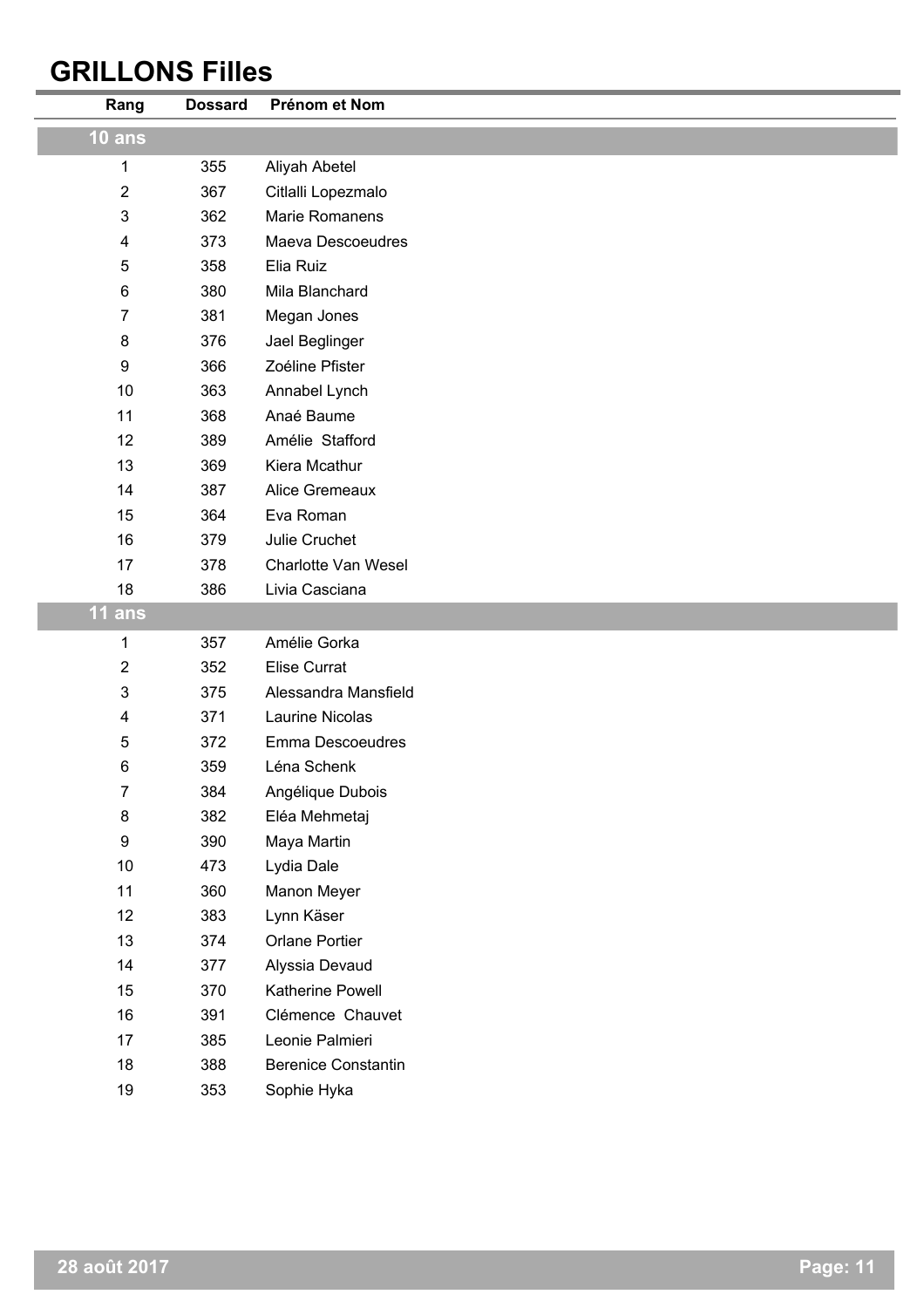## **SAUTERELLES Garçons**

| Rang                      | <b>Dossard</b> | Prénom et Nom           |
|---------------------------|----------------|-------------------------|
| $12$ ans                  |                |                         |
| 1                         | 411            | Nicolas Studer          |
| $\boldsymbol{2}$          | 424            | Romain Baertschi        |
| $\ensuremath{\mathsf{3}}$ | 421            | Nicolas Irrausch        |
| $\overline{\mathbf{4}}$   | 416            | Loris Puenzieux         |
| $\sqrt{5}$                | 406            | James Dale              |
| $\,6$                     | 420            | Adrien Borda            |
| $\overline{7}$            | 412            | <b>Corentin Pfister</b> |
| 8                         | 418            | Romain Billaud          |
| $\boldsymbol{9}$          | 402            | <b>Corentin Wist</b>    |
| 10                        | 404            | Aidan Hankins           |
| 11                        | 417            | Alexandre Erdmann       |
| 12                        | 403            | Luca Girardet           |
| 13                        | 423            | Conor Kolnik-lynch      |
| 14                        | 419            | <b>Maximilian Arbre</b> |
| 13 ans                    |                |                         |
| 1                         | 409            | Félix Burkhalter        |
| $\overline{2}$            | 401            | Killian Vuadens         |
| $\mathsf 3$               | 415            | Matteo Descoeudres      |
| $\overline{\mathbf{4}}$   | 413            | Kami Schmutz            |
| $\sqrt{5}$                | 410            | Theo Kirchhofer         |
| $\,6$                     | 407            | <b>Elliot Tomlinson</b> |
| $\overline{7}$            | 422            | Loic Martin             |
| $\bf 8$                   | 408            | Pau Cros                |
| $\boldsymbol{9}$          | 414            | Colin Gonseth           |
| 10                        | 405            | Dorian Coluccia         |